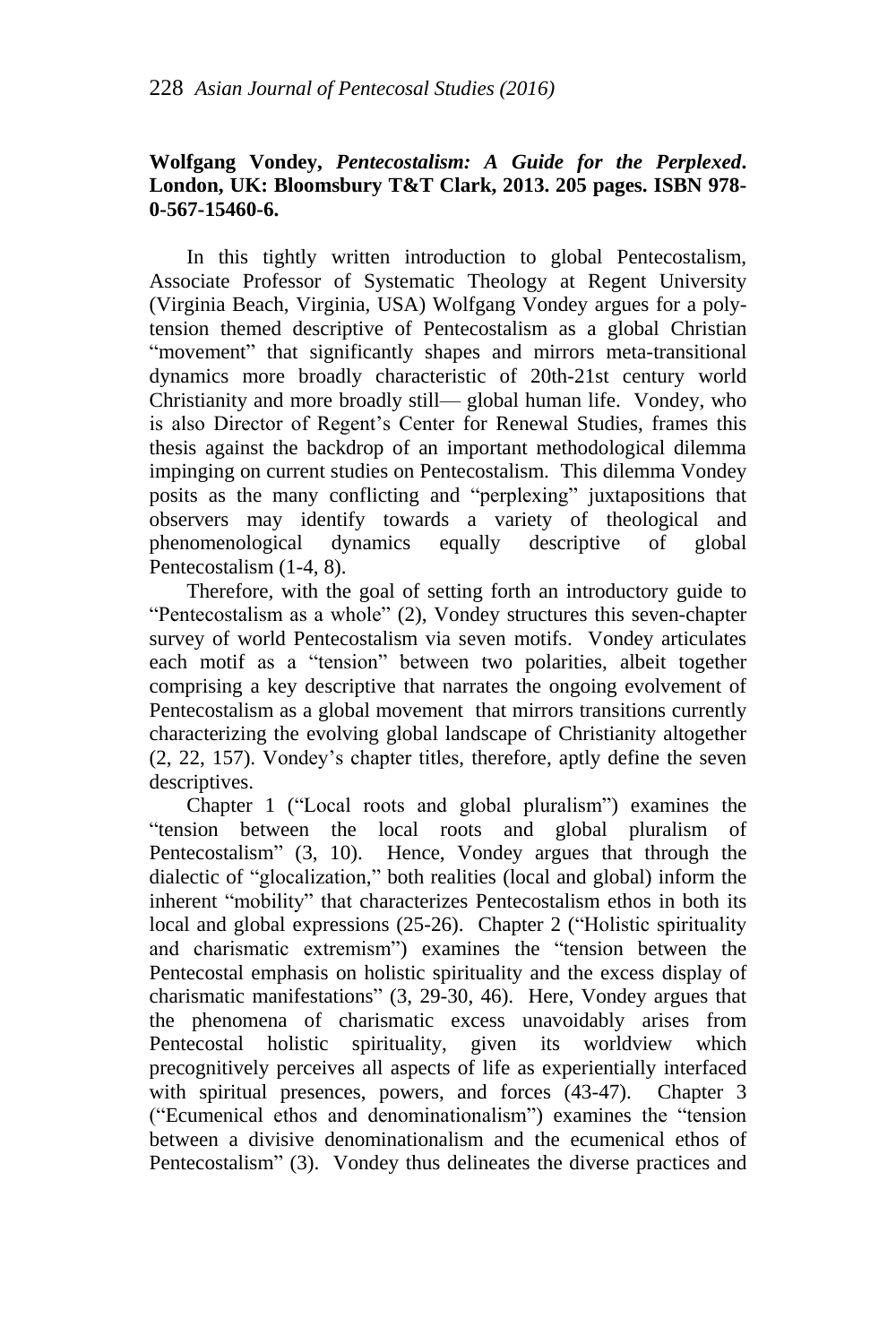beliefs comprising Pentecostalism (66-68). He then examines the divisively sectarian character of local Pentecostalisms (57-59), which contrasts however with the early and ongoing Pentecostal visions towards ecumenical engagement and church unity (50).

Chapter 4 "(Orthodox doctrine and sectarianism") examines tensions that arise from divisions within global Pentecostalism over matters of doctrine, which is particularly illustrated via the tension between orthodox trinitarian and Oneness Pentecostals (69-70). Vondey also examines the unique role of spiritual experience in Pentecostal theologizing and doctrinal confession (82-83), and argues this as an evitable factor towards increasing theological and doctrinal diversity in the future (86). Chapter 5 ("Social engagement and triumphalism") examines tensions between two contrasting ways of fostering a commonly observed dynamic of Pentecostal experience, namely, "Pentecostal upward social mobility in socio-economic terms" (90). On one hand, he surveys a diversity of social activist expressions and approaches, along with diverse forms of political and socio-cultural engagement and consciousness (90, 93-96). Vondey compares and contrasts these manners of Pentecostal upward mobility, with varied kinds of triumphalistic teaching coupled with social passivism, such as illustrated in prosperity preaching (93, 97-103).

Chapter 6 ("Egalitarian practices and institutionalism") examines the "tension between democratic egalitarian ideals and the divisive effects of institutionalism" (3). Hence, Vondey contrasts Pentecostal understandings of Pentecost as signifying the prophethood of all believers and empowerment of all believers as equals in the fellowship of Christ (115-119), with the historical realities of intuitionalism, racial segregation, biased scholarship, and gender inequality within Pentecostalism (119-124). Finally, Chapter 7 ("Scholarship and antiintellectualism") examines the "tension between Pentecostalism scholarship and the prevalent anti intellectualism of the movement" (3). More specifically, Vondey examines the early and ongoing antiintellectualism that still shapes much of Pentecostal pedagogy and negative grass-root perceptions towards formal theological reflection (134-141). Vondey then contrasts this variable with the recent emergence of genuine Pentecostal scholarship that is reflecting unique theological and disciplinary methods emerging from Pentecostal spirituality (143-148). Vondey moreover argues that arising from this development, Pentecostal scholarship is now set not only to significantly inform 21st century Christian theology, but also via its unique epistemological and hermeneutical premises—a vast array of scholarly explorations within the human and natural sciences (145-146, 148, 151-153).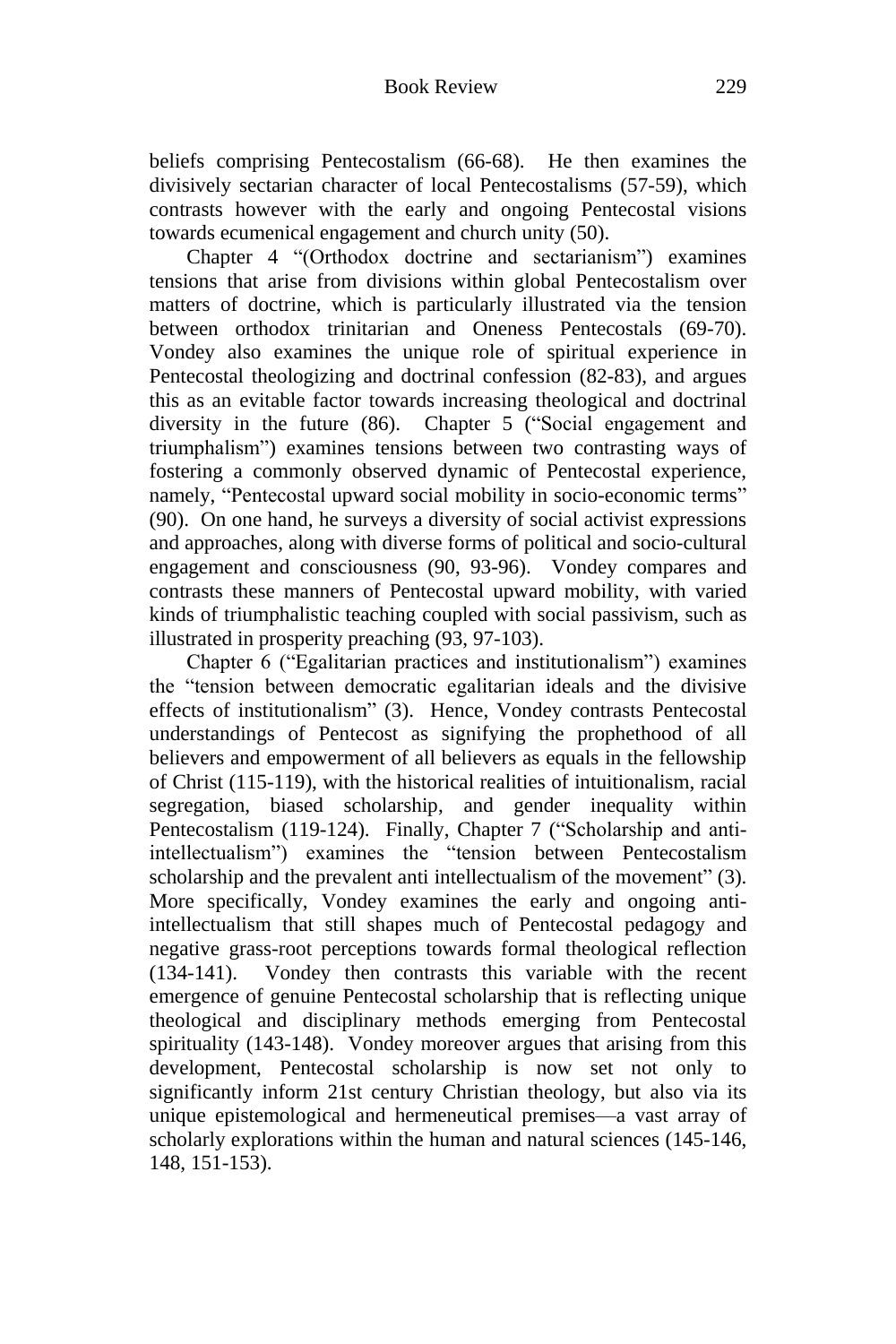I shall now review several integrative themes Vondey develops, which reflect agendas characteristic of his broader theological projects that are serving to popularize Regent's "renewal" scholarship perspective. Given my familiarity with some of Vondey's other published works, I find these themes coded in his concluding sentence, "To understand Pentecostalism, one has to look *beyond Pentecostalism*" (italics mine; 158). Vondey's conclusion signals a direct reference to his earlier and more comprehensive volume, *Beyond Pentecostalism: The Crisis of Global Christianity and the Renewal of the Theological Agenda* (Eerdmans, 2010). I recommend a reading of both works, because the structural methodology and themes Vondey utilizes and pursues in this briefer work, are clearly appropriated from themes and arguments first developed in his *Beyond Pentecostalism* book.

One such theme is Vondey's thesis that the tensions of Pentecostalism are "symptomatic" of diverse "transitions" underway in 20th and 21st century Christianity that Pentecostalism significantly illustrates, given its existence and role as a global renewal "movement" within the Church Catholic and world Christianity (3, 8, 157). Hence, a correlating theme I must also note is Vondey's stress that we primarily classify Pentecostalism as a "movement" rather than as a church tradition within the Church Catholic (25, 50, 59-60, 65, 68, 155-157). Vondey premises this suggestion on early and ongoing Pentecostal selfreferencing as a "movement" ecumenically aimed towards all church traditions (50-51). However, I feel Vondey would do better by more fully juxtaposing this observation to emerging understandings of Pentecostalism as a maturing theological *tradition*, comprising unique modes of theologizing and theological methodologies, which demark Pentecostal groups from other church traditions and even other renewal streams or "movements."

I feel that failure to recognize this development hinders Vondey's ecumenical intent, because it limits adequate appreciation towards diverse communal giftings and encounters with God, which the Spirit may mediate via the cultural-linguistic settings of other diverse church and theological traditions. In saying this, I would surmise that the spiritual renewing of the Church Catholic, even in the Pentecostal sense of "latter day outpourings," does not infer that the Spirit is transforming and leading all Christian traditions into "pentecostal type" experiences, worldview, hermeneutical paradigms, and theological perspectives. I believe that emerging Pentecostal pneumatologies that explicate comprehensive theologies of Spirit baptism beyond, yet comprising, the classical Pentecostal nuance on empowerment for service, substantiate this ecumenical approach to spiritual renewal, while conversely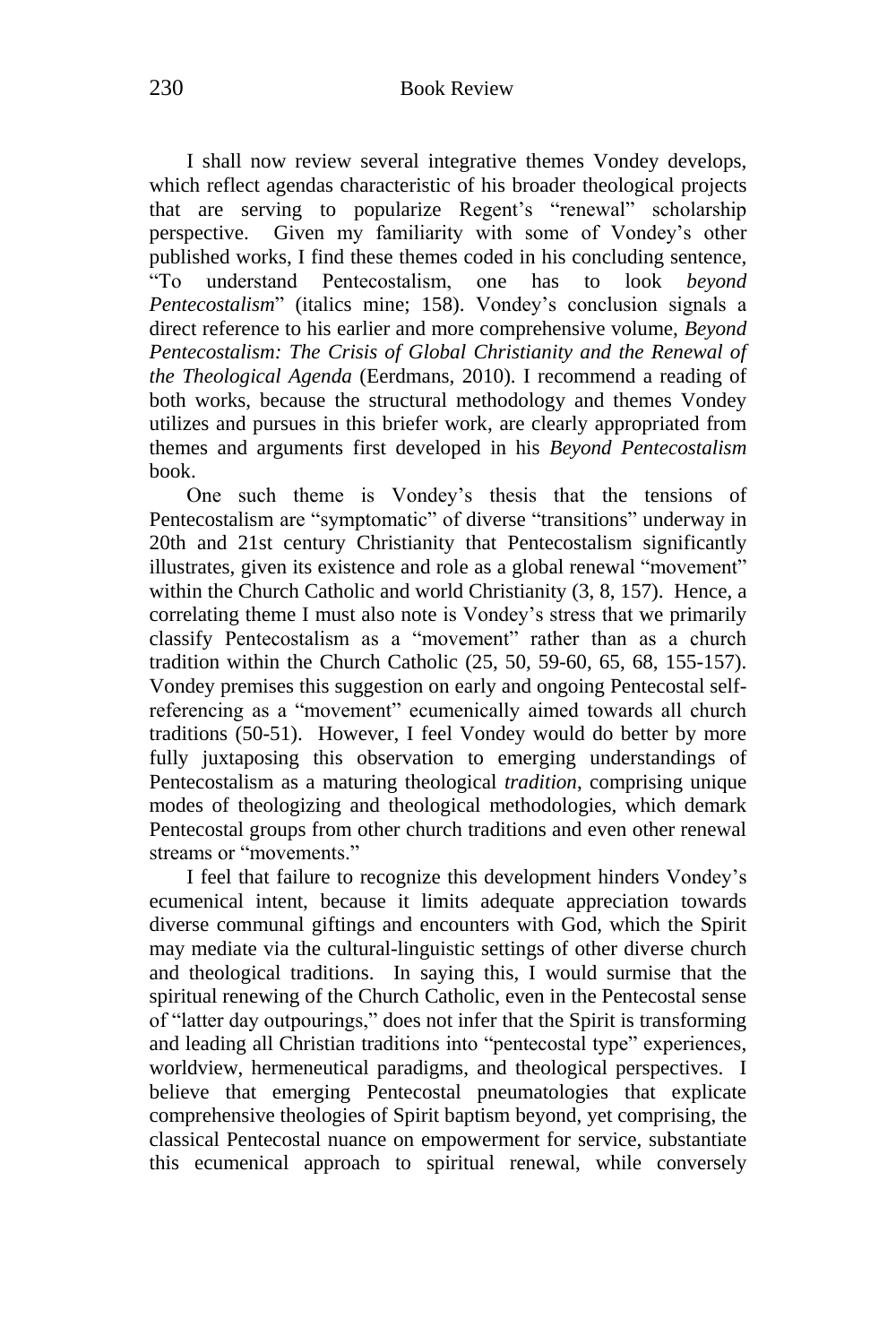stressing Pentecostalism as an emerging theological tradition. For these reasons, I think Vondey could strengthen his ecumenical aims by also articulating as another tension of Pentecostalism—the tension between Pentecostalism as a renewal movement within the Church Catholic and as a maturing Christian tradition in its own right.

As I earlier inferred, another broader agenda that Vondey pursues through this guide is to frame Pentecostalism from the perspective of Regent University's ongoing development and popularizing of "renewal studies" (151) and "renewal theology" (152). This agenda characterizes Vondey's concluding chapter, where he outlines an innovative scheme that classifies the "history of Pentecostal scholarship . . . into five periods of development, each focusing on the formation of a particular vocation" (141). Hence, focusing on the formation of "Pentecostal missionaries," missionary training schools characterized the first phase (141-142). The second phase can be associated with desires to root contemporary Pentecostalism in its early heritage, thus focusing on formation of "Pentecostal historians" (142-143). To respond to and engage non-Pentecostal scholarship, the third phase led to formation of "Pentecostal biblical scholarship" (143). Beginning in the early 1990's, the fourth phase led to formation of genuine "Pentecostal theologians," as Pentecostal scholars began approaching diverse theological loci from the basis of uniquely identified Pentecostal theological methods (143-144). Vondey then describes the current era as an expanding thrust of Pentecostal scholarship into the "human and natural sciences," now leading to formation of "Pentecostal scientists" (141-142, 144).

Vondey next distinguishes "Pentecostal studies" from "Renewal studies," which he theologically anchors not to "Pentecostalism but Pentecost," meaning the "renewing work of the Holy Spirit" (152). Reflecting themes that consistently characterize the theological works of other Regent voices (most notably Amos Yong), Vondey defines renewal studies as the task of bringing pneumatological reflection into multidisciplinary conversation with a vast spectrum of fields, such as science, technology, politics, economics, and religion (152). Hence, "renewal theology" explores "the renewing work of the Holy Spirit in all phenomena of life" (152).

I will now close with two observations concerning the relevancy of Vondey's guide, albeit primarily tied to his concluding chapter. First, I think Vondey's guide provides a helpful resource on Pentecostalism for three audiences. Besides readers of a non-Pentecostal background, grass-root Pentecostals will find Vondey's work highly stimulating, which for many will provide a concisely worded, fresh and perhaps evocative perspective on current trends and challenges that characterize